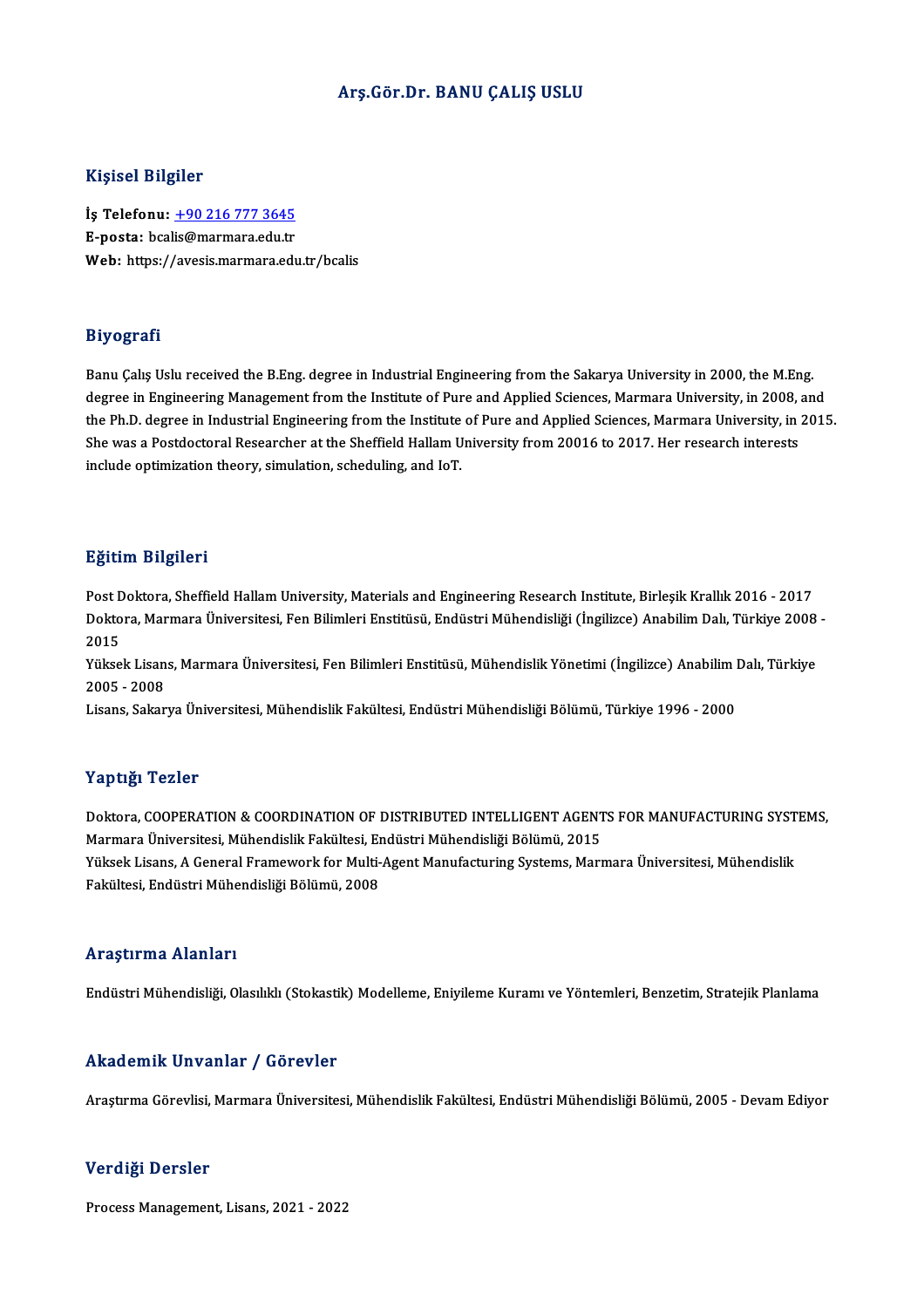Simulasyon ve Modelleme, Lisans, 2020 - 2021 Simulasyon ve Modelleme, Lisans, 2020 - 2021<br>Introduction to Operations Research, Lisans, 2020 - 2021<br>Bilimeel Arestume ve Sunum Telmikleri, Lisans, 2019 - 202 Bilimsel Araştırma ve Sunum Teknikleri, Lisans, 2019 - 2020<br>Operations Research I. Lisans. 2019 - 2020 Introduction to Operations Research, Lisans<br>Bilimsel Araştırma ve Sunum Teknikleri, Lisans, 2019<br>2020 - Temel Bilgi Telmelejisi Kullanımı, Lisans, 20 Bilimsel Araştırma ve Sunum Teknikleri, Lisans, 2019 -<br>Operations Research I, Lisans, 2019 - 2020<br>Temel Bilgi Teknolojisi Kullanımı, Lisans, 2019 - 2020<br>Introduction to Simulation Lisans, 2018 - 2019 Operations Research I, Lisans, 2019 - 2020<br>Temel Bilgi Teknolojisi Kullanımı, Lisans, 2019 -<br>Introduction to Simulation, Lisans, 2018 - 2019

# Introduction to Simulation, Lisans, 2018 - 2019<br>SCI, SSCI ve AHCI İndekslerine Giren Dergilerde Yayınlanan Makaleler

- CI, SSCI ve AHCI İndekslerine Giren Dergilerde Yayınlanan Makaleler<br>I. The role of MAS interoperability for IoT applications: A survey on recent advances in manufacturing<br>systems (in press) systems (in press)<br>The role of MAS integrated<br>Solis Helv P The role of<br>systems (ir<br>Çalış Uslu B.<br>Journal Of T s**ystems (in press)**<br>Çalış Uslu B.<br>Journal Of The Faculty Of Engineering And Architecture Of Gazi University, cilt.1111, sa.1111, ss.1-40, 2022 (SCI<br>Evnanded İndekslerine Ciren Dergi) Calış Uslu B.<br>Journal Of The Faculty Of Engineering<br>Expanded İndekslerine Giren Dergi)<br>Analysis of fastars affasting LaT Expanded Indekslerine Giren Dergi)
- II. Analysis of factors affecting IoT-based smart hospital design<br>Uslu B., Okay E., DURSUN E. Analysis of factors affecting IoT-based smart hospital design<br>Uslu B., Okay E., DURSUN E.<br>Journal of Cloud Computing, cilt.9, sa.1, 2020 (SCI İndekslerine Giren Dergi)<br>A HEURISTIC APPROACH TO MINIMISING MAYIMIM LATENESS ON

### III. A HEURISTIC APPROACH TO MINIMISING MAXIMUM LATENESS ON A SINGLE MACHINE Calis B. Bulkan S. Tuncer F. Journal of Cloud Computing<br>A HEURISTIC APPROACH<br>Calis B., Bulkan S., Tuncer F.<br>SOUTH AERICAN IOURNAL ( A HEURISTIC APPROACH TO MINIMISING MAXIMUM LATENESS ON A SINGLE MACHINE<br>Calis B., Bulkan S., Tuncer F.<br>SOUTH AFRICAN JOURNAL OF INDUSTRIAL ENGINEERING, cilt.26, sa.3, ss.41-53, 2015 (SCI İndekslerine Giren<br>Persi) Calis B<br>SOUTH<br>Dergi)<br>A rese SOUTH AFRICAN JOURNAL OF INDUSTRIAL ENGINEERING, cilt.26, sa.3, ss.41-53, 2015 (SCI inde<br>Dergi)<br>IV. A research survey: review of AI solution strategies of job shop scheduling problem<br>CALIS USUE PULYANS

Dergi)<br><mark>A research survey: revi</mark><br>ÇALIŞ USLU B., BULKAN S.<br>IQUPNAL QE INTELLICENT ÇALIŞ USLU B., BULKAN S.<br>JOURNAL OF INTELLIGENT MANUFACTURING, cilt.26, sa.5, ss.961-973, 2015 (SCI İndekslerine Giren Dergi)

#### Diğer Dergilerde Yayınlanan Makaleler

I. Discrete Event Simulation Model Performed with Data Analytics for a Call Center Optimization Serper N.G., Şen E., Çalış Uslu B.

Istanbul Business Research, cilt.51, sa.1, ss.1-20, 2022 (ESCI İndekslerine Giren Dergi)

## Serper N. G. , Şen E., Çalış Uslu B.<br>Istanbul Business Research, cilt.51, sa.1, ss.1-20, 2022 (ESCI İndekslerine Giren Dergi)<br>II. Customer churn prediction analysis ın a telecommunication company with machine learning<br> Istanbul Bus<br>Customer c<br>algorithms<br><sup>Hyon Endom</sup> Customer churn prediction analys<br>algorithms<br>Uyar Erdem Z., Çalış Uslu B., Fırat S. Ü.<br>Journal of Industrial Engineering, silt 3 <mark>algorithms</mark><br>Uyar Erdem Z., Çalış Uslu B., Fırat S. Ü.<br>Journal of Industrial Engineering, cilt.32, sa.3, ss.496-512, 2021 (Diğer Kurumların Hakemli Dergileri)

## Uyar Erdem Z., Çalış Uslu B., Fırat S. Ü.<br>Journal of Industrial Engineering, cilt.32, sa.3, ss.496-512, 2021 (Diğer Kurumların Hake<br>III. A review of simulation studies in healthcare: emergency service applications<br>Kumumcu Journal of Industrial Enginee<br>A review of simulation st<br>Kuyumcu A. D. , Çalış Uslu B.<br>Journal of Dosian, Architectu A review of simulation studies in healthcare: emergency service applications<br>Kuyumcu A. D. , Çalış Uslu B.<br>Journal of Design, Architecture and Engineering, cilt.3, sa.1, ss.148-162, 2021 (Hakemli Üniversite Dergisi)<br>Türkiy

## Kuyumcu A. D. , Çalış Uslu B.<br>Journal of Design, Architecture and Engineering, cilt.3, sa.1, ss.148-162, 2021 (Hakemli Üniversite Dergisi)<br>IV. Türkiye'de Çevik ve Klasik yazılım geliştirme metodolojileri: geliştirme me Journal of Design, Arch<br><mark>Türkiye'de Çevik ve</mark><br>bir değerlendirmesi<br>Cakakan D. Yayuz A. E Türkiye'de Çevik ve Klasik yazılım gelişti<mark>ı</mark><br>bir değerlendirmesi<br>Çalışkan D., Yavuz A. F. , Doğan B., Çalış Uslu B.<br>Bitlis Enen Üniversitesi Fen Bilimleri Dergisi, sil bir değerlendirmesi<br>Çalışkan D., Yavuz A. F. , Doğan B., Çalış Uslu B.<br>Bitlis Eren Üniversitesi Fen Bilimleri Dergisi, cilt.10, sa.1, ss.149-159, 2021 (Hakemli Üniversite Dergisi)<br>CARARILL'I'V MODEL, AND COMPETENCE MEASURI

## Çalışkan D., Yavuz A. F. , Doğan B., Çalış Uslu B.<br>Bitlis Eren Üniversitesi Fen Bilimleri Dergisi, cilt.10, sa.1, ss.149-159, 2021 (Hakemli Üniversite Dergisi)<br>V. CAPABILITY MODEL AND COMPETENCE MEASURING FOR SMART HOS Bitlis Eren Üniv<br>CAPABILITY I<br>FOR TURKEY<br>CALIS B CAPABI<br>FOR TUI<br>ÇALIŞ B.

FOR TURKEY<br>ÇALIŞ B.<br>International Journal of Health Services Research and Policy, cilt.5, sa.1, ss.41-50, 2020 (Diğer Kurumların Hakemli CALIS B.<br>Internation<br>Dergileri)<br>Big Data International Journal of Health Services Research and Policy, cilt.5, sa.1, ss.41<br>Dergileri)<br>VI. Big Data Analytics and Simulation for Better Strategic Management<br>San E. Kärül: E. Sannar N. Galia B.

Dergileri)<br>Big Data Analytics and Simulat<br>Şen E., Körük E., Serper N., Çalış B.<br>Journal of Curront Besearshes en Şen E., Körük E., Serper N., Çalış B.<br>Journal of Current Researches on Engineering, Science and Technology, cilt.5, sa.2, ss.1-12, 2019 (Diğer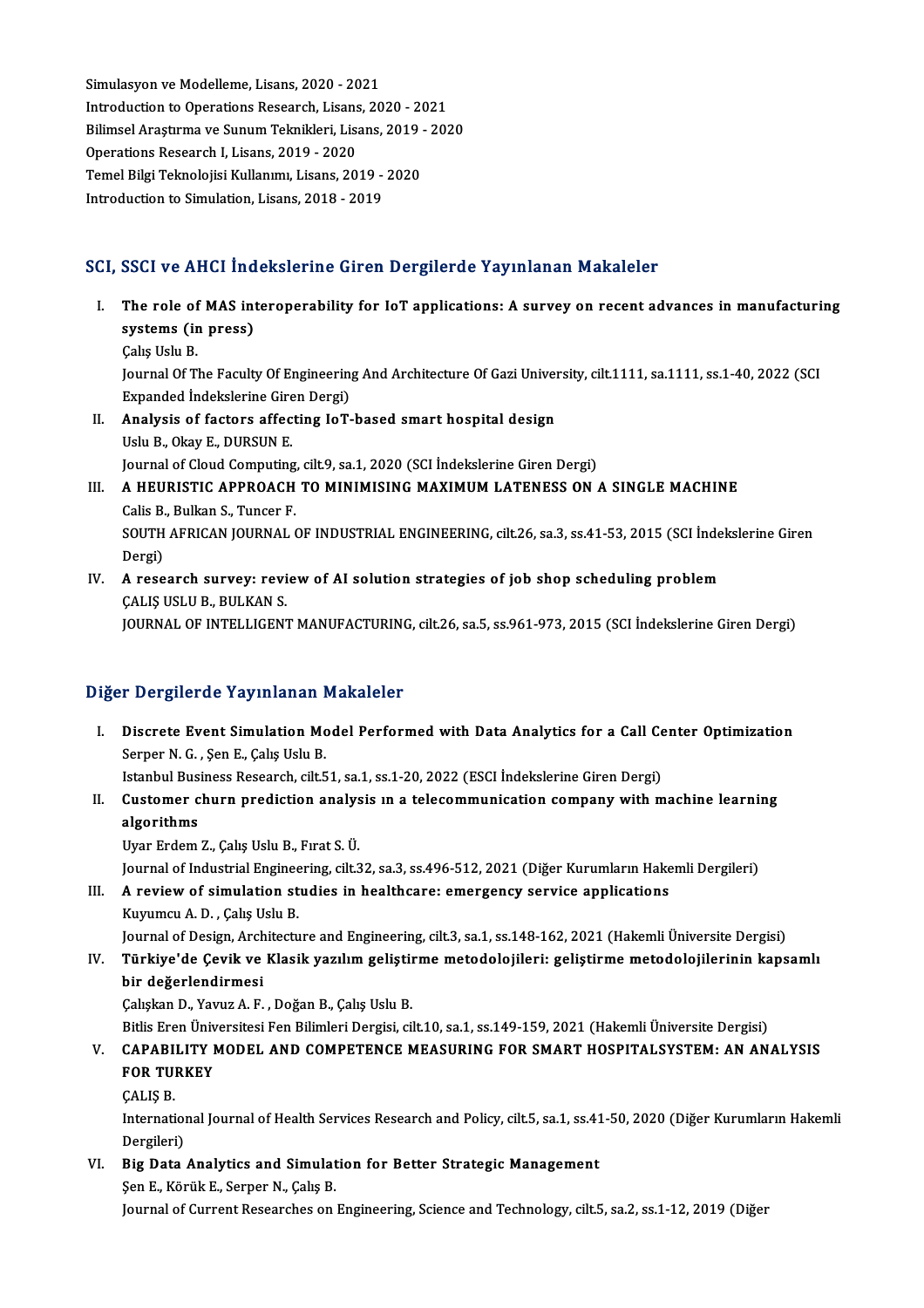Kurumların Hakemli Dergileri)<br>Agent Based Simulation Me

VII. Agent Based Simulation Model for Profit Maximization CALIS B. Kurumla<br>**Agent B<br>**ÇALIŞ B. Agent Based Simulation Model for Profit Maximization<br>ÇALIŞ B.<br>Journal of Military and Information Science, cilt.4, ss.26-33, 2016 (Diğer Kurumların Hakemli Dergileri)<br>ERRICIENCY MEASURES IN TUE UEAI TUSERVICES WITU DEA AN

## VIII. EFFICIENCY MEASURES IN THE HEALTHSERVICES WITH DEA AN OVERVIEW<br>CALIS B., Nilgün G., Hakan T. Journal of Military and Infor<br>EFFICIENCY MEASURES I<br>ÇALIŞ B., Nilgün G., Hakan T.<br>Journal of Naval Science and

Journal of Naval Science and Engineering, cilt.6, ss.1-14, 2010 (Diğer Kurumların Hakemli Dergileri)

### Kitap & Kitap Bölümleri

- Itap & Kitap Bölümleri<br>I. Efficient Data Transmission and Remote Monitoring System for IoT Applications<br>Ferban L. MaanAbdulasttar E. Algubaidi L. Fedbal M. A. CALIS US U.P. Al Amidie M Farhan L., MaanAbdulsattar and Remote Monitoring System for IoT Applicat<br>Farhan L., MaanAbdulsattar F., Alzubaidi L., Fadhel M. A. , ÇALIŞ USLU B., Al-Amidie M.<br>Smart Heeltheene System Design: Segurity and Priyagy Aspects, Smart Healthcare System Design: Security and Privacy Aspects, SK Hafizul Islam, Debabrata Samanta, Editör, Farhan L., MaanAbdulsattar F., Alzubaidi L., Fadhel M. A., CALIS USLU B., Al-Amidie M. Scrivener Publishing Wiley, Beverly, ss.235-261, 2021
- II. Knowledge Management Strategies for Higher Education Calis B., Doğan B., Yıldız K., Baş A., Demir Ö., Ülkü E. E. Knowledge Management Strategies for Higher Education<br>Çalış B., Doğan B., Yıldız K., Baş A., Demir Ö., Ülkü E. E.<br>Enhancing Academic Research and Higher Education With Knowledge Management Principles, Suzanne Zyngier,<br>Editë Calış B., Doğan B., Yıldız K., Baş A., Demir Ö.<br>Enhancing Academic Research and Higher<br>Editör, IGI GLOBAL, Sydney, ss.1-10, 2021<br>A Camprobansiya Study an Internat a Enhancing Academic Research and Higher Education With Knowledge Management Principles, Suzanne Zyngier,<br>Editör, IGI GLOBAL, Sydney, ss.1-10, 2021<br>III. A Comprehensive Study on Internet of Things Based on Key Artificial Int
- Editör, IGI GLC<br>A Compreher<br>Industry 4.0<br>Calis B. Errat S A Comprehensiy<br>Industry 4.0<br>Çalış B., Fırat S. Ü.<br>Advanced Metabe

I**ndustry 4.0**<br>Çalış B., Fırat S. Ü.<br>Advanced Metaheuristic Methods in Big Data Retrieval and Analytics, Baghdad Atmani vd., Editör, IGI Global,<br>Arirona, ss.1, 26, 2019 Çalış B., Fırat S. Ü.<br>Advanced Metaheuristi<br>Arizona, ss.1-26, 2019<br>Pavdas Analizi Arizona, ss. 1-26, 2019<br>IV. Paydaş Analizi

Arizona, ss.1-26, 2019<br><mark>Paydaş Analizi</mark><br>Yıldız Şen M. L. , Bakoğlu R., Öncer A. Z. , Çalış Uslu B.<br>Üniversitelerin Strateji Celistinme Sünesi ve Uvsulamı Üniversitelerin Strateji Geliştirme Süreci ve Uygulamalı Durum Analizleri, Refika Bakoğlu,Müge Leyla Yıldız, Editör,<br>Beta Basım Yayım Dağıtım, İstanbul, ss.45-65, 2016 Yıldız Şen M. L. , Bakoğlu R., Öncer A. Z. , Çalış Uslu B<br>Üniversitelerin Strateji Geliştirme Süreci ve Uygulan<br>Beta Basım Yayım Dağıtım, İstanbul, ss.45-65, 2016

# beta basım rayım bagitim, istanbul, ss.45-65, 2016<br>Hakemli Kongre / Sempozyum Bildiri Kitaplarında Yer Alan Yayınlar

- akemli Kongre / Sempozyum Bildiri Kitaplarında Yer Alan<br>I. A Review of Heuristic Approaches to Vehicle Routing Problems<br>PÜVÜKÖZDEMİR K. YU DIZ K. BAS A. GALIS USULR SINI KÖNGLE 7 SEMPOZYUM ZITUNI KRUPIU<br>A Review of Heuristic Approaches to Vehicle R<br>BÜYÜKÖZDEMİR K., YILDIZ K., BAŞ A., ÇALIŞ USLU B. I. A Review of Heuristic Approaches to Vehicle Routing Problems<br>BÜYÜKÖZDEMİR K., YILDIZ K., BAŞ A., ÇALIŞ USLU B.<br>IEEE CSDE 2021, Asia-Pacific Conference on Computer Science and Data Engineering 2021, Brisbane, Avustralya, BÜYÜKÖZDEMİ<br>IEEE CSDE 2021<br>08 Aralık 2021<br>SUPPL V CHAIL IEEE CSDE 2021, Asia-Pacific Conference on Computer Science and Data Engineering 2021, Brisbane, Avustral:<br>08 Aralık 2021<br>II. SUPPLY CHAIN RISK MANAGEMENT: A LITERATURE REVIEW ON DEFINITION, THEORY, AND THE<br>POLE OF SIMILI
- 08 Aralık 2021<br>SUPPLY CHAIN RISK MANAGEMENT: A LITERATURE REVIEW ON<br>ROLE OF SIMULATION AND EXISTING OPTIMIZATION METHODS<br>Tongy C. Coğul, Susov Y. Calis Halu B SUPPLY CHAIN RISK MANAGEMEN<br>ROLE OF SIMULATION AND EXIST<br>Topcu G., Çağıl ., Susoy Y., Çalış Uslu B.<br>19th Logistic and Sunnly Chain Congre ROLE OF SIMULATION AND EXISTING OPTIMIZATION METHODS<br>Topcu G., Çağıl ., Susoy Y., Çalış Uslu B.<br>19th Logistic and Supply Chain Congress, Gaziantep, Türkiye, 21 - 22 Ekim 2021, ss.401-415<br>Vobisla Boute Optimization for Soli

Topcu G., Çağıl ., Susoy Y., Çalış Uslu B.<br>19th Logistic and Supply Chain Congress, Gaziantep, Türkiye, 21 - 22 Ekim 2021, ss.401-415<br>III. Vehicle Route Optimization for Solid Waste Management: A Case Study of Maltepe, Ist 19th Logistic and Supply Chain Congress, Gaziantep, Türkiye<br>Vehicle Route Optimization for Solid Waste Managen<br>Şahin Akdaş H., DEMİR Ö., DOĞAN B., BAŞ A., ÇALIŞ USLU B.<br>12th International Conference on Flectronics, Compute

Vehicle Route Optimization for Solid Waste Management: A Case Study of Maltepe, Istanbul<br>Şahin Akdaş H., DEMİR Ö., DOĞAN B., BAŞ A., ÇALIŞ USLU B.<br>13th International Conference on Electronics, Computers and Artificial Inte Şahin<br>13th I<br>2021<br>Evaal 13th International Conference on Electronics, Computers and Artificial Intelligence, Pitesti, Romanya, 01 Ter<br>2021<br>IV. Evsel Katı Atık Miktarının Üstel Düzeltme Yöntemi ve Yapay Sinir Ağları Modelleri İle Tahmini:<br>İstanbul

2021<br>IV. Evsel Katı Atık Miktarının Üstel Düzeltme Yöntemi ve Yapay Sinir Ağları Modelleri İle Tahmini:<br>İstanbul İline Yönelik Bir Uygulama Evsel Katı Atık Miktarının Üstel Düzelt<br>İstanbul İline Yönelik Bir Uygulama<br>Akgul M., Kalayci E. E. , DOĞAN B., ÇALIŞ B.<br>2020 İnnovatione in Intelligent Systems en

2020 Innovations in Intelligent Systems and Applications Conference (ASYU), Istanbul, Turkey, Türkiye, 15 - 17<br>Ekim 2020 Akgul M., Ka<br>2020 Innov<br>Ekim 2020<br>A Compon 2020 Innovations in Intelligent Systems and Applications Conference (ASYU), Istanbul, Turkey, Türkiy<br>Ekim 2020<br>V. A Comparative Study of PCA and LBP for Face Recognition Under Illumination Variations<br>Erel M K, Kapan II.A,

Ekim 2020<br><mark>A Comparative Study of PCA and LBP for Face</mark><br>Erol M. K. , Kapan U. A. , Ozturk M. K. , Çalış B., Baş A.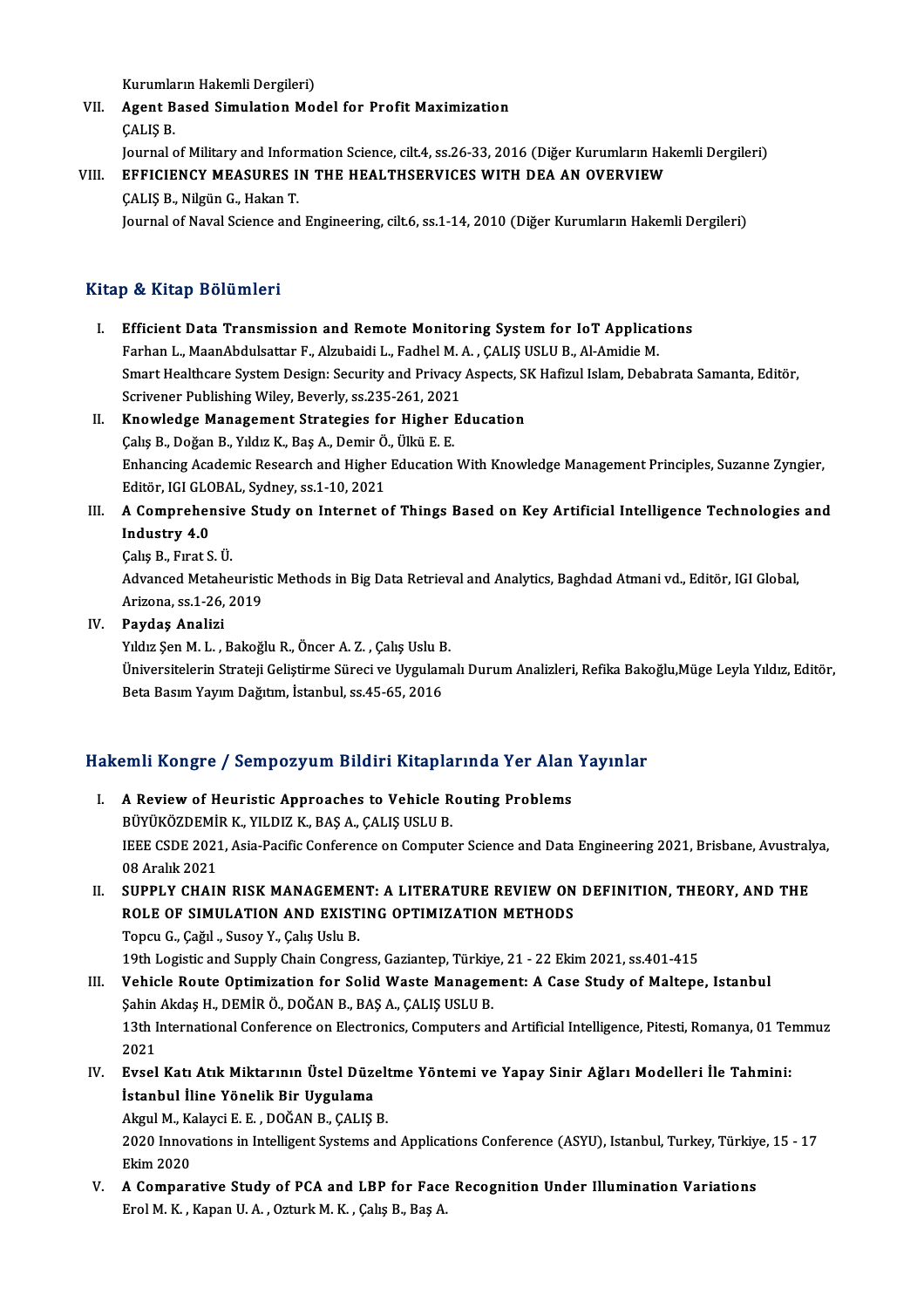2020 Innovations in Intelligent Systems and Applications Conference (ASYU), İstanbul, Türkiye, 15 - 17 Ekim 2020<br>An Integrated Madel for Sustainable PrequementManagement

2020 Innovations in Intelligent Systems and Applications Conference (A<br>VI. An Integrated Model for Sustainable ProcurementManagement 2020 Inn<br>**An Integ<br>ÇALIŞ B.**<br>Internati

An Integrated Model for Sustainable ProcurementManagement<br>ÇALIŞ B.<br>International Symposium on Engineering Natural Sciences andArchitecture, Kocaeli, Türkiye, 2 - 04 Mayıs 2019,<br>20226-222 CALIS B.<br>Internations<br>ss.326-332<br>Effects of l International Symposium on Engineering Natural Sciences and Architecture, Kocaeli, Türkiye, 2 - 04 Management of the Operating Theatre Scheduling Problem<br>VII. Effects of Decision Levels for Management of the Operating Thea

ss.326-332<br>**Effects of Decisic**<br>ÇALIŞ B., Perera T.<br>Engineering and Te Effects of Decision Levels for Management of the Operating Theatre Scheduling Problem<br>CALIS B., Perera T.<br>Engineering and Technology Management Summit 2018, İstanbul, Türkiye, 4 - 05 Ekim 2018, ss.71-82<br>Coal Directed Sunnl

CALIS B., Perera T.<br>Engineering and Technology Management Summit 2018, İstanbul, Türkiye, 4 - 05 Ekim 2018, ss.71-82<br>VIII. Goal Directed Supplier Selection Model: An AgentBased Architecture

## ÖZTEMEL E., ÇALIŞ B.

Goal Directed Supplier Selection Model: An AgentBased Architecture<br>ÖZTEMEL E., ÇALIŞ B.<br>7th International Conference on Recent Trends in Science, Engineering and Technology (RTSET-2017), Londrina,<br>Pirlosik Krallık 26, 27 H ÖZTEMEL E., ÇALIŞ B.<br>7th International Conference on Recent Trends<br>Birleşik Krallık, 26 - 27 Haziran 2017, ss.23-36<br>PROELT RASED SCHEDIU INC USINC ACEN 7th International Conference on Recent Trends in Science, Engineering and Technology (RTSET-2017), Lon<br>Birleşik Krallık, 26 - 27 Haziran 2017, ss.23-36<br>IX. PROFIT BASED SCHEDULING USING AGENT BASED ARCHITECTURE A Single Ma

## Birleşik I<br>PROFIT<br>ÇALIŞ B. PROFIT BASED SCHEDULING USING AGENT BASED ARCHITECTURE A Single Machi<br>CALIS B.<br>International Conference on Value Chain Sustainability, İstanbul, Türkiye, 12 - 13 Mart 2015<br>A Bassarah Suryoyy Annligation Of Al Strategies Fo

International Conference on Value Chain Sustainability, İstanbul, Türkiye, 12 - 13 Mart 2015

# CALIS B.<br>International Conference on Value Chain Sustainability, İstanbul, Türkiye, 12 - 13 Mart 2015<br>X. A Research Survey: Application Of AI Strategies For Optimal Production Scheduling" 27 September -<br>Antalya

ÇALIŞ B., BULKAN S.

8th International Symposium on Intelligent and Manufacturing Systems, Antalya, Türkiye, 27 Aralık 2012 8th International Sy<br>Future Engineeri<br>Çalış B., Er Kara M.<br>The International E

- CALIS B., BULKAN S.<br>8th International Symposium on In<br>XI. Future Engineering Education
	-

Çalış B., Er Kara M.<br>The International Higher Education Congress: New Trends and Issues (UYK-2011), İstanbul, Türkiye, 27 Mayıs 2011, ss.1915-1922

## XII. Applicability of Process Control Techniques in PET Strapping Production Process 2011, ss.1915-1922<br><mark>Applicability of Process Control Techniq</mark>u<br>ÇALIŞ B., ŞENVAR Ö., Çiğdem B. T. , FIRAT S. Ü.<br>Yönevlem Arastuması ve Endüstri Mühandisliğ

Yöneylem Araştırması ve Endüstri Mühendisliği 30. Ulusal Kongresi, İstanbul, Türkiye, 30 Haziran - 02 Temmuz<br>2010 CALIŞ<br>Yöney<br>2010

## XIII. Application of Process Control Techniques in PET Strapping Production Process 2010<br>Application of Process Control Techniqu<br>ÇALIŞ B., Turğut B. T. , ŞENVAR Ö., FIRAT S. Ü.<br>Yönevlem Arastırması ve Endüstri Mühandisli Yöneylem Araştırması ve Endüstri Mühendisliği 30. Ulusal Kongresi'ni (YAEM 2010), İstanbul, Türkiye, 30 Haziran<br>- 02 Temmuz 2010, ss.353 CALIS B., Turğut B. T. , SEN<br>Yöneylem Araştırması ve E.<br>- 02 Temmuz 2010, ss.353<br>Bele ef Information Sus

## Yöneylem Araştırması ve Endüstri Mühendisliği 30. Ulusal Kongr<br>- 02 Temmuz 2010, ss.353<br>XIV. Role of Information Systems in Multi Agent Architecture<br>- ÖZTEMELE CALIS P - 02 Temmuz 2010, ss<br>Role of Information<br>ÖZTEMEL E., ÇALIŞ B.<br>Eth International Sum ÖZTEMEL E., ÇALIŞ B.<br>6th International Symposium on Intelligent and Manufacturing Systems, Sakarya, Türkiye, 14 - 17 Ekim 2008 ÖZTEMEL E., ÇALIŞ B.<br>6th International Symposium on Intelligent and N<br>XV. Gelecekte İmalat Sistemleri ve Manufuture

## 6th International Sym<br>Gelecekte İmalat Sis<br>ÖZTEMEL E., ÇALIŞ B.<br>Vänevlem Anatuması

ÖZTEMEL E., ÇALIŞ B.<br>Yöneylem Araştırması ve Endüstri Mühendisliği 27. Ulusal Kongresi, İzmir, Türkiye, 2 - 04 Temmuz 2007

### Desteklenen Projeler

Desteklenen Projeler<br>Çalış Uslu B., Dursun E., Birleşmiş Milletler Kalkınma Programı – UNDP Destekli Proje, SMART FACILITIES FOR HEALTH<br>SYSTEMS SOLUTIONS 2022, 2022 S SSCOMONON Y YOJOU<br>Calış Uslu B., Dursun E., Birleşmiş M<br>SYSTEMS SOLUTIONS, 2022 - 2022<br>Calış Halu B., Diğer Özel Kurumlarga Çalış Uslu B., Dursun E., Birleşmiş Milletler Kalkınma Programı – UNDP Destekli Proje, SMART FACILITIES FOR HEALTH<br>SYSTEMS SOLUTIONS, 2022 - 2022<br>Çalış Uslu B., Diğer Özel Kurumlarca Desteklenen Proje, IoMT Tabanlı Mekanik

SYSTEMS SOLUTIONS, 2022 - 2022<br>Çalış Uslu B., Diğer Özel Kurumlarcı<br>2022 - 2022 Çalış Uslu B., Diğer Özel Kurumlarca Desteklenen Proje, IoMT Tabanlı Mekanik Üretim Çizelgeleme Modeli Geliştirilmesi,

Çalış Uslu B., Demir Ö., Doğan B., Yıldız K., Baş A., Ülkü E. E. , Newton Programı Destekli Proje, Location optimisation of underground and aboveground containers and development of a dynamic, intelligent and sustainable s underground and aboveground containers and development of a dynamic, intelligent and sustainable scheduling for